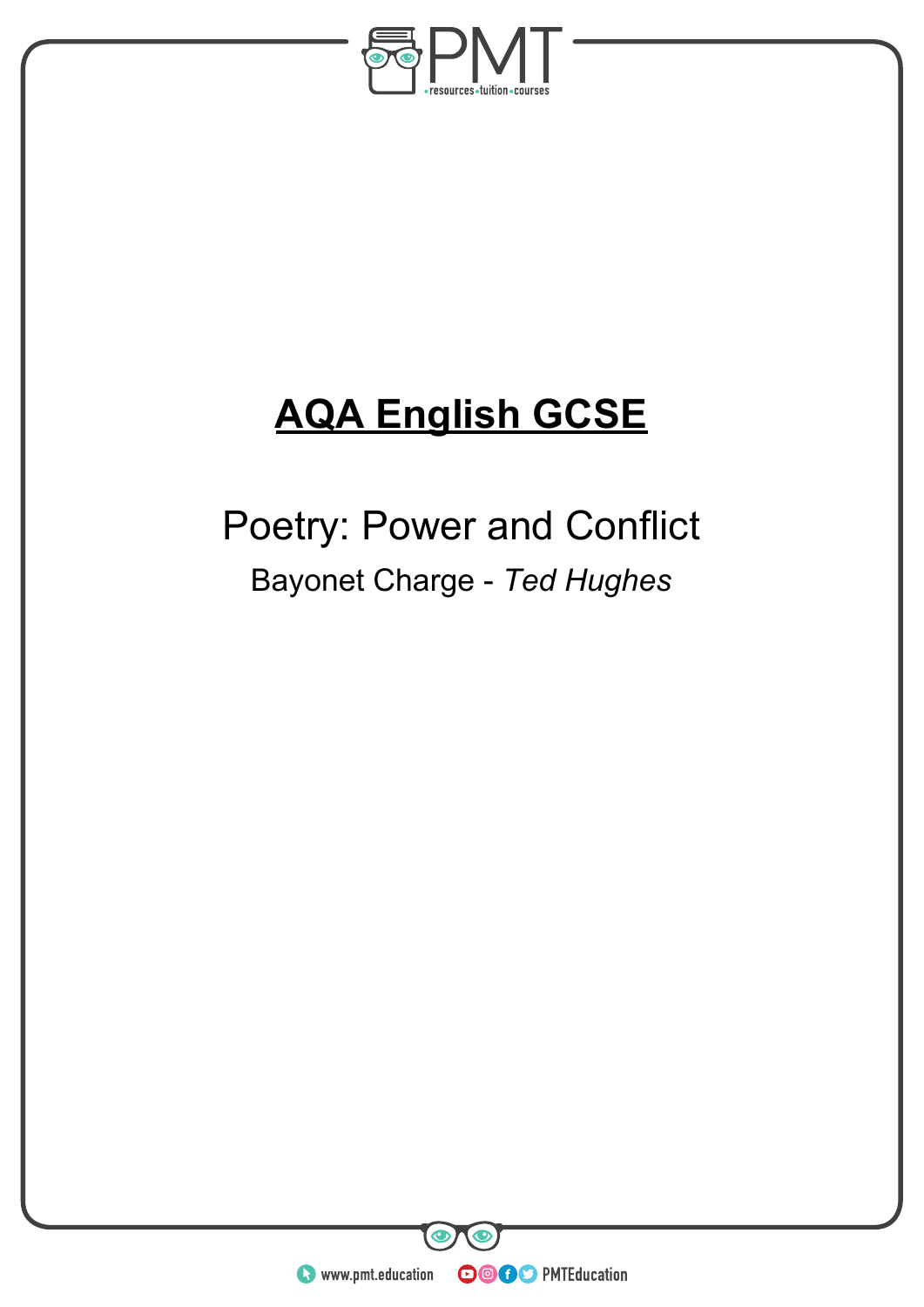

## **BAYONET CHARGE**

Ted Hughes

### **Brief Summary**

Hughes depicts a soldier for a few seconds, desperately charging into battle.

## **Synopsis**

- A soldier is thrown into a battle completely unprepared
- He is clumsy and confused
- He pauses on the battlefield to consider his role in war
- A hare gets thrown in front of him from the fighting
- The hare is dying and suffering in front of him which jolts him back to consciousness
- He realises the danger he is in
- **Reverts to his instincts and runs towards the battle in** fear

#### **Summary**

**Context** - never fought in war // Father fought in Gallipoli // inspired by Wilfred Owen Form -free verse // third person singular isolate soldier + not his experience Structure - enjambment (quicken pace, overwhelming)// Caesura force reader to pause + consider war // Start in medias res - surprise and unprepared Language - allusion to Owens// Mix of body and weapons // metaphor for government // Personification of nature and nature as victim// Similes-collective (6 in total) Key Points - Hughes is questioning the point of war // presents the reality of war, but has to borrow from those who were actually there as war can never be understood by those who haven't experienced it // realisation of a soldiers insignificance // personal perspective of the impact on individual soldiers

### **Context**

#### **Ted Hughes (1930-1998)**

Ted Hughes was a famous war poet. However, as he wasn't alive during WW1 and was a child during WW2, he never fought or saw war firsthand. Instead, Hughes grew up in the post-war era and saw its influence in his home in Yorkshire. This rural upbringing is evident in his poetry which usually focuses on animals. Hughes studied mythology which is shown in the image of the yellow hare as well as anthropology which is shown through the poem's fixation on instinctual behaviour.

The poem is from the collection "The Hawk in the Rain" which was dedicated to his wife, Sylvia Plath. The poems in the collection were focused on the real and symbolic lives of animals.

#### **Bayonet Charge**

Hughes was writing in a post-war era that was greatly influenced by WW1 and WW2. The poem was published in 1957 but was set in WW1. His poems are a way for him to make sense of the events he never saw but whose impacts were seen daily

Hughes' father fought in WW1 and was one of only seventeen Lancaster Fusiliers to survive the Gallipoli campaign, leaving him emotionally traumatised for life. It is thought that in Bayonet Charge Hughes wanted to highlight the brutality of trench warfare as a tribute to his father's suffering as well as a way to memorialize war as a warning for future generations.

This poem was greatly inspired by Wilfred Owen who similarly tries to depict the reality of war in his poetry. Owen also wrote about events that he had never experienced, showing his insight.

**OOOO** PMTEducation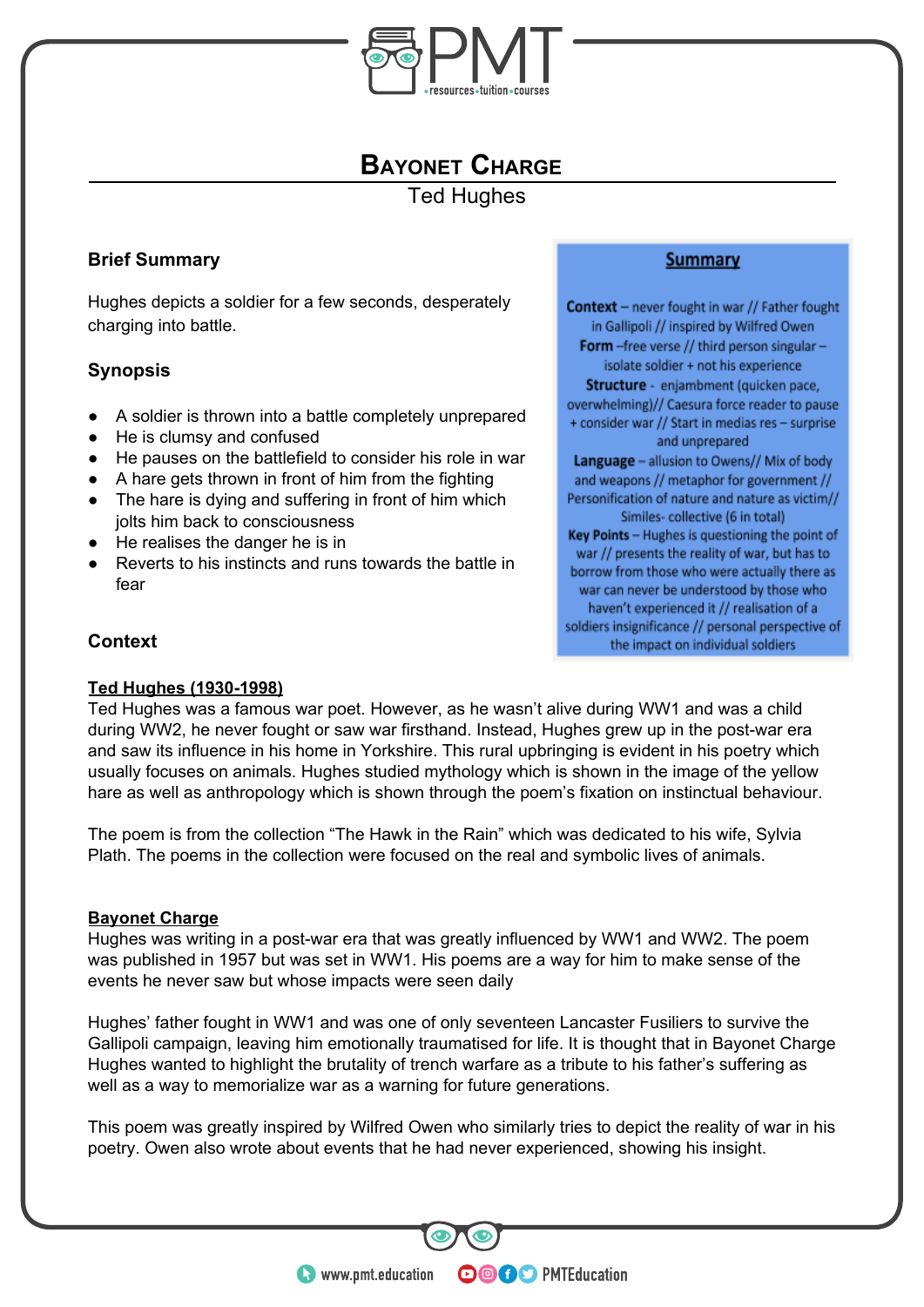

## **Bayonet Charge**

*This thrusts the listener into the action and relates to the idea of waking up.*

*This metaphor shows the physical impact of the soldier's fear.*

*The sparks created by rifle fire are beautified in this image.*

*Fear appears to have taken over the soldier's patriotism.*

*Mechanical imagery is emphasised by the harsh alliteration and implies that the soldier has been dehumanised in his role.*

*Rural imagery is subverted to create a juxtaposition between the nourishing connotations of farming and the life being taken away in the same place.*

*It appears that the hare is screaming.*

Suddenly he awoke and was running – raw In raw-seamed hot khaki, his sweat heavy, Stumbling across a field of clods towards a green hedge That dazzled with rifle fire, hearing Bullets smacking the belly out of the air – He lugged a rifle numb as a smashed arm; The patriotic tear that had brimmed in his eye Sweating like molten iron from the centre of his chest, –

In bewilderment then he almost stopped – In what cold clockwork of the stars and the nations Was he the hand pointing that second? He was running Like a man who has jumped up in the dark and runs Listening between his footfalls for the reason Of his still running, and his foot hung like Statuary in mid-stride. Then the shot-slashed

furrows

Threw up a yellow hare that rolled like a flame And crawled in a threshing circle, its mouth

wide

Open silent, its eyes standing out. He plunged past with his bayonet toward the green hedge,

King, honour, human dignity, etcetera Dropped like luxuries in a yelling alarm

To get out of that blue crackling air His terror's touchy dynamite.

**OOOO** PMTEducation

*The use of repetition creates a sense of desperation. The connotations of "raw" are animalistic which denotes a lack of humanity in the situation.*

*A clod is a mound of earth.*

*This metaphor creates a tense, violent atmosphere and also alludes to someone being winded and unable to breathe.*

*The use of the hyphen creates a pause which coincides with the idea of the soldier being about to stop.*

*The soldier begins to further question the reason for him fighting.*

*The violent connotations of "Threw up" contrast with the innocence connotated by a hare.*

*The soldier appears to have completely abandoned his previously upheld values and motivation to fight.*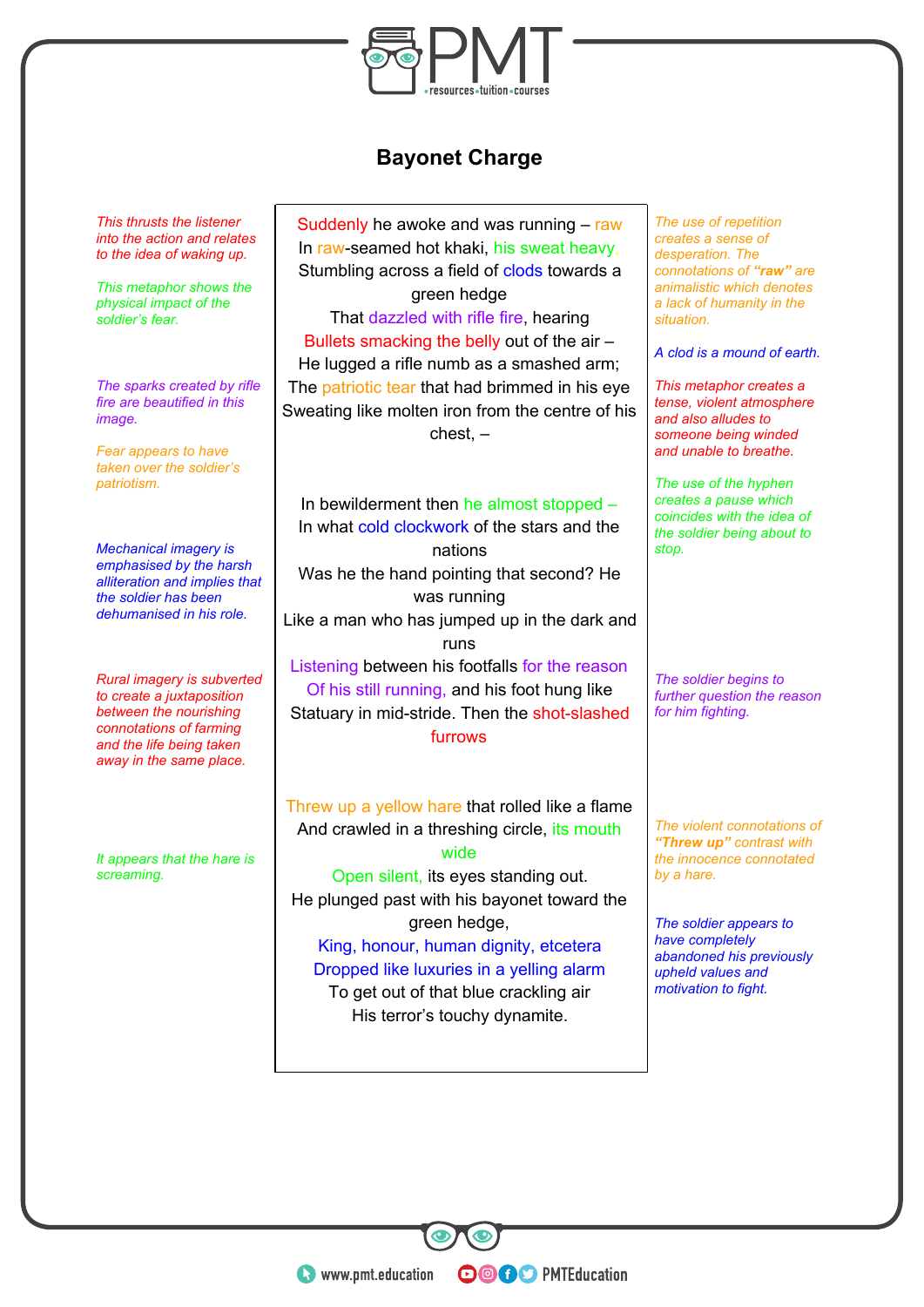

#### **Perspective**

The poem is written in the **third person singular** which gives a **limited narrative perspective**. This allows the reader to **focus on the individual impact of war** by showing the way war impacts a single individual. As it's written from a soldier's perspective, the reality of the war experience is horrific to the reader who finds it impossible to view war favourably. Even though the war may be beneficial nationally, and serving in a war is seen as honourable, the poem shows that this **does not excuse the suffering it inflicts on individual soldiers**.

This **third person singular perspective** also emphasises the **isolation** felt by soldiers in war. As the protagonist is the only human in the poem, he is **isolated from any source of help or comfort**. The isolation helps to **intensify the suffering** of the speaker and focuses the audience on the impact that war has on them. This shows that despite fighting in an army a battle is about self-preservation and that they are ultimately on their own. Moreover, soldiers are still neglected by the nation they fought for and are left to go back to society.

The poem is highly focused on one soldier's emotions which is ironic as soldiers were expected to show no emotion and also shows how the soldier referenced cannot share his feelings with his peers.

Hughes depicts a soldier desensitised to the harshness of war, he appears immune to the death of other soldiers and it takes the suffering of nature to break his trance-like state.

Despite the poem being written from the perspective of a soldier, Hughes couldn't write it in the first person as he had never experienced war before. His view of conflict is therefore from the perspective of an outsider.

#### **Structure**

Hughes employs a **chaotic structure** in his poem to **mirror the chaos and panic of war**.

#### **Enjambment**

Enjambment stops the reader from taking a break or pause which **quickens the pace** of the poem. The whole of the **first stanza is a single sentence**. This matches the tense action of the poem and maintains the momentum of a bayonet charge and helps the readers to empathise with the **panic** and **fear** felt by the soldier.

The enjambment helps to emphasise the importance of the **rhetorical question** it ends on – *"was he the hand pointing that second?"* . Here, the reader is forced to question whether the soldier is at war by his own choice or is a mechanical cog in a constantly ticking clock.

#### **Caesura**

The fast pace created by the enjambment in **the first stanza starkly contrasts with the second stanza.** The pace of the second stanza is much slower as it's broken up with lots of **caesura**. Here the soldier stops to consider the philosophical meaning of war. The pace of the poem is paused, implying that time has stopped or the soldier is so overwhelmed that they are forced to pause and consider. This has the alternative effect of causing the listener to pause and consider the reality of war.

**OOOO** PMTEducation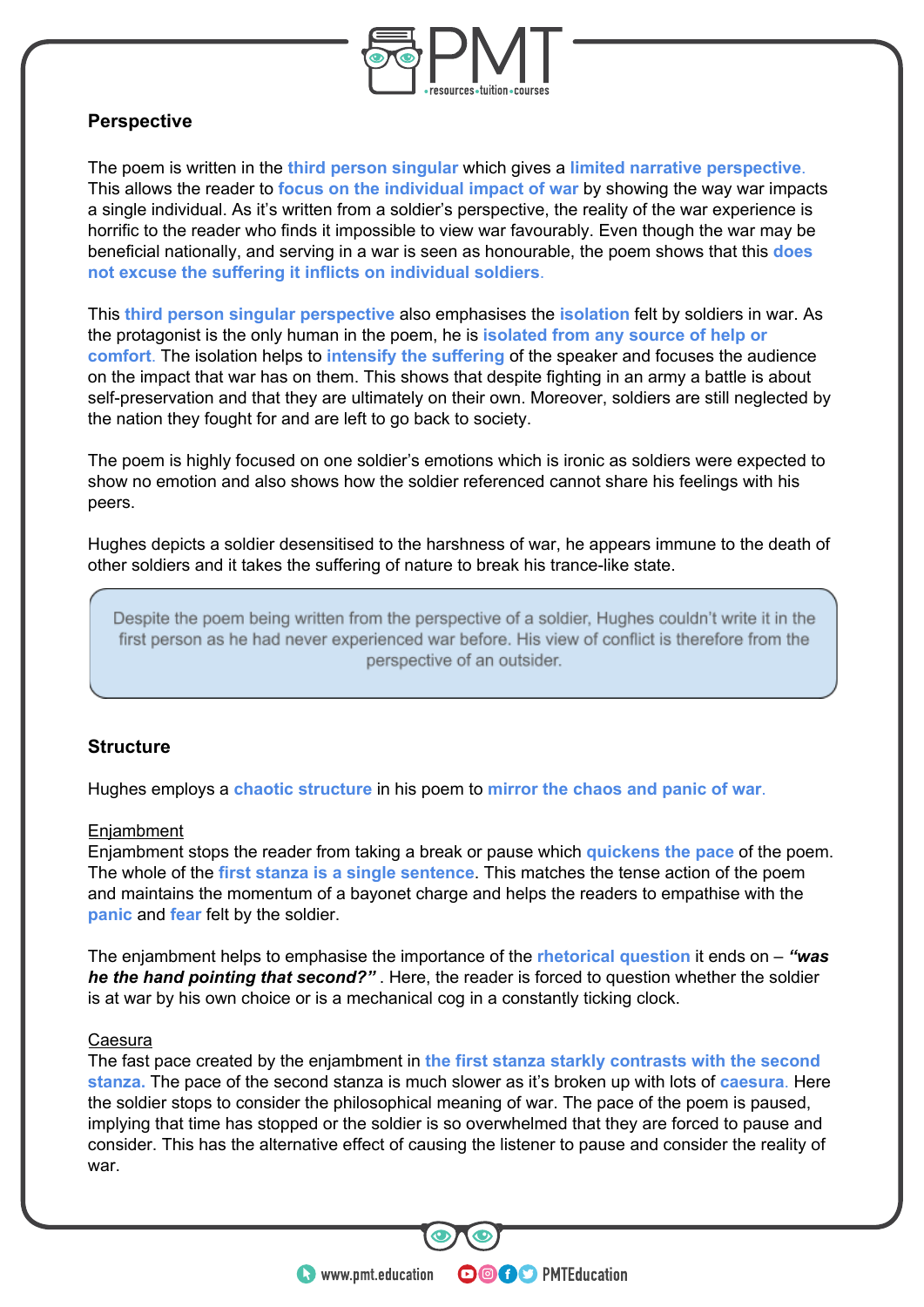

Hughes' frequent use of enjambment and caesura makes the poem feel disjointed and confusing. The structure is consistent with his message that war cannot be understood fully (it is confusing to the reader – also to the soldier).

#### Repetition

Hughes repeats *"raw"* which stands out against the strength of his other vocabulary conveying the soldier's intense suffering. Repetition is also reminiscent of stuttering as if the soldier is experiencing a breakdown in rationality as a result of their anxiety and stress.

#### **Struggle through poem**

The combined effect of free verse, enjambment, caesura and the rich but complex imagery Hughes uses is that it makes the poem difficult to read. The meaning and narrative is hidden under a plethora of literary techniques and structural devices that fragment the poem and confuse the listener. The listeners struggle to understand is representative of the struggle experienced by the soldier.

#### **The opening**

The poem opens with "suddenly he awoke" which instantly lunges the reader into the action without any introduction. By opening in **Medias Res** (the midst of the plot) there is no warning of the fighting to come and the reader has no chance to prepare for it, this mirrors the shock soldiers would have felt going into battle.

"Suddenly he awoke and was running"

Suddenly he awoke and was running – raw In raw-seamed hot khaki, his sweat heavy, Stumbling across a field of clods towards a green hedge That dazzled with rifle fire, hearing Bullets smacking the belly out of the air – He lugged a rifle numb as a smashed arm; The patriotic tear that had brimmed in his eye Sweating like molten iron from the centre of his chest, –

By starting at an **unconventional place in the narrative**, the reader is left feeling confused and a **tense atmosphere** is established. This reflects the **confusion and panic** soldiers would have felt in war which allows the reader to relate to their experiences, and therefore empathise with them. This empathy is essential if Hughes is to be able to portray the reality of war, as only someone who has experienced it can possibly understand it. Thus he needs the readers to have essentially experienced war through his poetry, and the first step towards this is by inciting the emotions created by war.

#### **Language**

#### Use of metaphors

Hughes infuses the physical actions of the soldier with **metaphorical meaning**. During war, sleep is a time of safety and protection. The act of waking up involves waking up to danger and realising one's own mortality. The soldier may have literally *"awoke[n]"* in response to a threat but there's

**OOOO** PMTEducation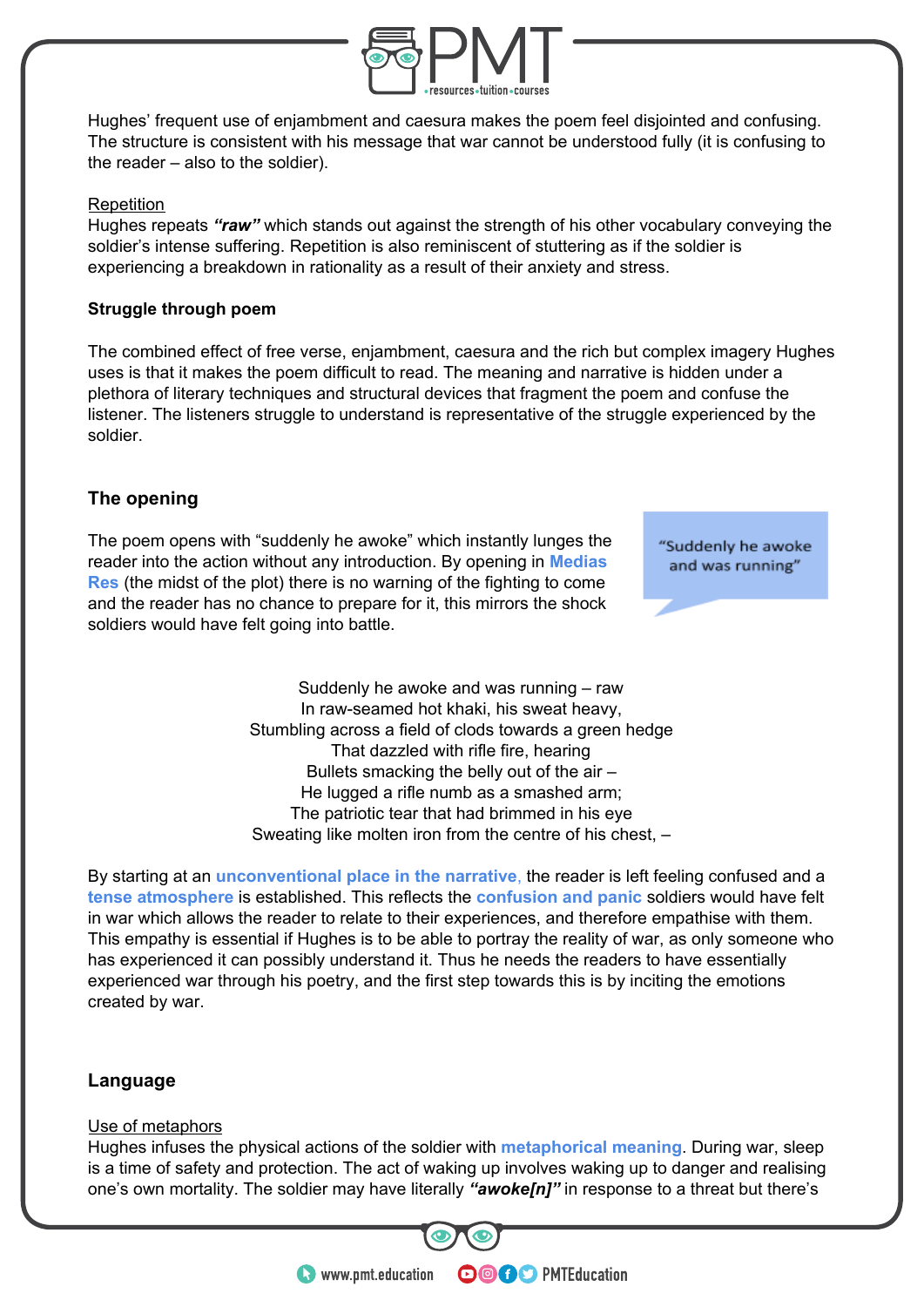

also a figurative side to him waking up in. Here, the soldier could have gained awareness of the reality of war.

It is possible that the events before this moment were comparable to sleeping and disconnected from actual fightingHughes suggests that this might be due to the *"patriotic tear[s]"* that place soldiers under an illusion of the honour and pride in fighting, it is only when they arrive on the frontline that the effects of propaganda wear off and the true horror of war is realised. *"was running*" shows that he is no longer protected by the safety associated with sleep and the safety of denying war's reality for the favourable view presented in propaganda.

#### Lexis

Hughes' combines lexis from the **semantic field of body parts and violence** with **metaphors** which **dehumanise the soldier** to blur the lines between what is human and what is weapon. This allows Hughes to suggest that humans are used as weapons in war.

- **"lugged"** implies he is not physically adept enough to carry physically unprepared for the hardship and strain of war
- **"Smacking"** aggression and violence targeted at nature
- **"Statuary"** like a statue frozen in fear
- **"blending of body and weapon"**

"He lugged a rifle numb as a smashed arm"

The soldiers rifle is *"numb as a smashed arm"*, referencing the horror of war and how soldiers can become desensitised. Meanwhile, the air has a *"belly"*, personifying it to suggest the confusion of the situation of war, and the soldier is a second hand in the *"cold clockwork of the stars and the nations"*. This suggests the war turns individuals into tools to be used. Humans, nature and weapons all merge through Hughes' metaphors and similes, this reflects how humans become weapons and nature becomes a human-like victim in the face of war.

The government, represented by *"the nations",* uses the soldiers like tools, their lives made meaningless and their bodies useful only as cannon fodder. The **mixing of roles** within the poem demonstrates this meaningless waste of human life.

#### Similes

Hughes portrays the soldier as unprepared for war and unsuitable for his role by using **a simile to liken his rifle to a smashed arm**: *"he lugged a rifle numb as a smashed arm".* This implies that the soldier seems disconnected from his weapon and uncomfortable holding it, showing his physical unsuitability for his role. The rifle is presented to be numb and cold showing how unnatural the soldier deems committing acts of violence. There are six similes used in the poem, implying that there is no way for Hughes to accurately describe what war is like. As Hughes has no first hand experience of war, the only way he can describe it is to compare it to his own personal experiences.

#### **Reality of war**

The speaker had a *"patriotic tear"* which shows that he came to war out of a sense of duty to protect his country. Now this patriotism is leaving him as he sees what war is really like. Hughes shows that the soldier has realised the propaganda was false in the **simile** *"sweating like molten iron from the centre of his chest"* this shows how the

"The patriotic tear... sweating like molten iron from the centre of his chest"

patriotism he previously held in his heart leaves from the centre of his chest. The idea of sweating molten iron has painful connotations showing how the soldier is physically pained by the realisation



**OOOO** PMTEducation

**WWW.pmt.education**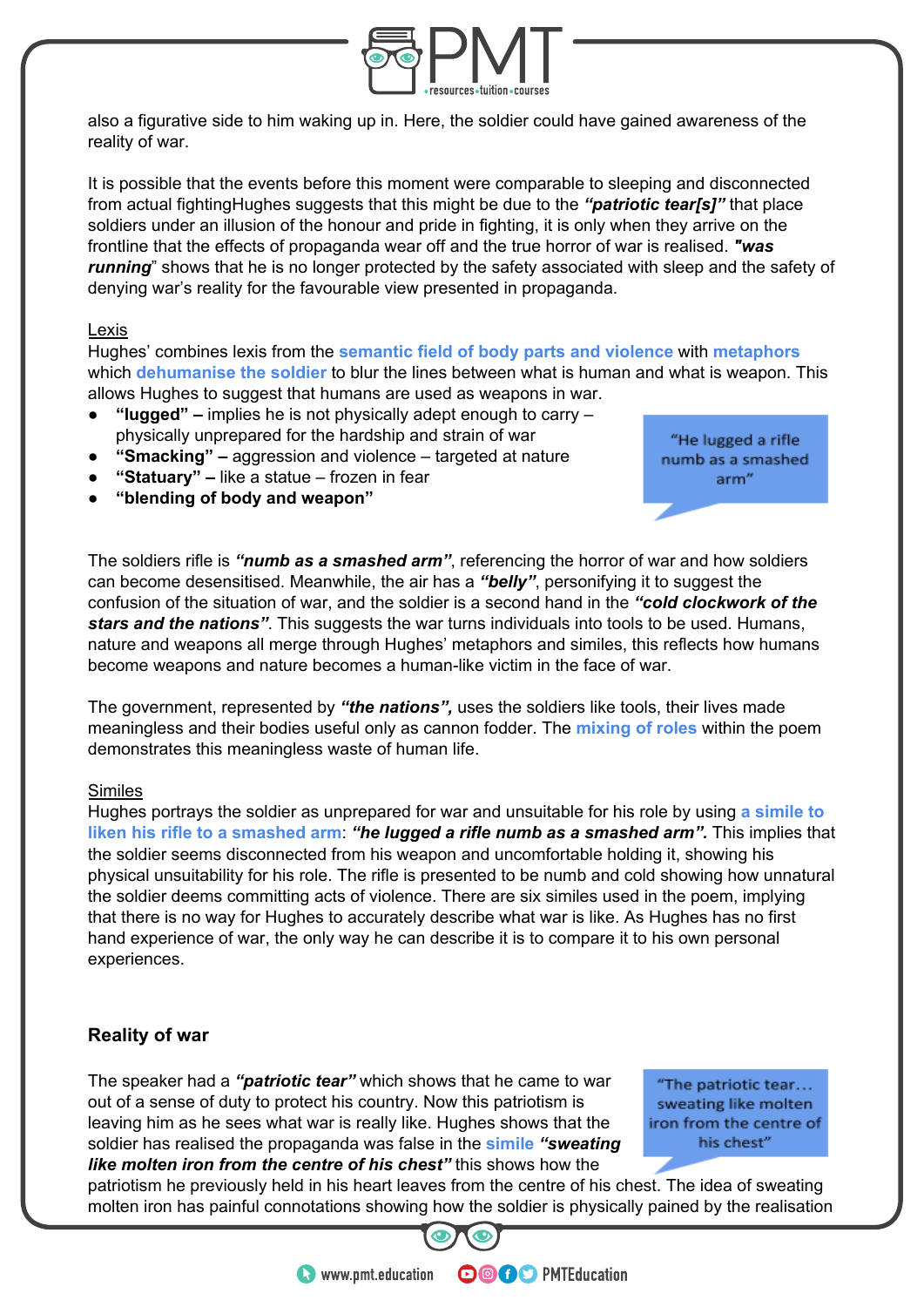

that his ideals have been disproven. The description of *"his sweat heavy"* shows how it is increasingly harder to fight once disillusioned and without patriotic motivation.

King, honour, human dignity etcetera... dropped like human luxuries"

Hughes uses **asyndetic listing** when describing values of *"king, honour, human dignity"* to show how the soldier gains honour from fighting for his king and country. When faced with death and war, these values are *"dropped like human luxuries"* so are abandoned when the reality of war is revealed. *"etcetera"* creates a sense of being sick of it and mocking his

past views.

The harsh **alliterative consonants** in *"cold clockwork"* reinforce the cold, calculated mechanical nature of war. The poem implies that the soldiers are treated as pawns in a game rather than individual lives. *"Clockwork"* conjures a sense of war being calculated and mechanical, as if the soldiers are being used as physical tools rather than sentient beings.

#### **Nature**

Hughes frequently used **natural imagery** within his poetry.

#### The hare

In Bayonet Charge the Hare is used as a **symbol of soldiers' collective suffering**. Hughes **projects the violence of war** onto an innocent creature accidentally caught up in the war.

Threw up a yellow hare that rolled like a flame"

The **explicit violence** and **graphic descriptions** of war missing in the rest of the poem are provided through the hare's *"threshing circle*" and its *"mouth wide, open silent"*. Hughes is trying to show that the soldier is so immune to the death of humans, that it takes a new kind of suffering – that of an innocent animal – for him to be shocked out of his trance and into instinctive action as *"he plunged past"* away from danger.

The **personification** of the hare through Hughes' description of its eyes and screaming mouth, helps the reader to **associate the hare's suffering with that of the human soldiers**. This reminds them of the danger the speaker is in.

Just as the hare is personified, the soldier reverts to primitive, animalistic instincts. This shows that within war all human values of *"king, honour, human dignity… dropped like luxuries"*. This fluid relationship between animal and human reminds the reader of the soldiers' innocence and vulnerability. It also helps to project the hare's pain onto the larger scale of all soldiers involved in war.

In the same way, the *"yellow hare"* is made a **victim** with its *"mouth wide open silent"* like a human scream. The hare's suffering is the only explicit sign of violence, and the infliction of pain on an innocent animal **highlights the injustice of war**, as organisms completely unconnected to the conflict are being harmed.



#### The surroundings

Hughes poses the argument that **nature is a victim of war** through his use of personification. He described the *"bullets smacking the belly out of the air"*. Here, the **active verb** *"smacking"* serves to **demonstrate the violence inflicted on the air**. This is emphasised through the use of harsh **plosive sounds** in *"bullets"* and *"belly"*. The **personification** of the air as having a

**OOOO** PMTEducation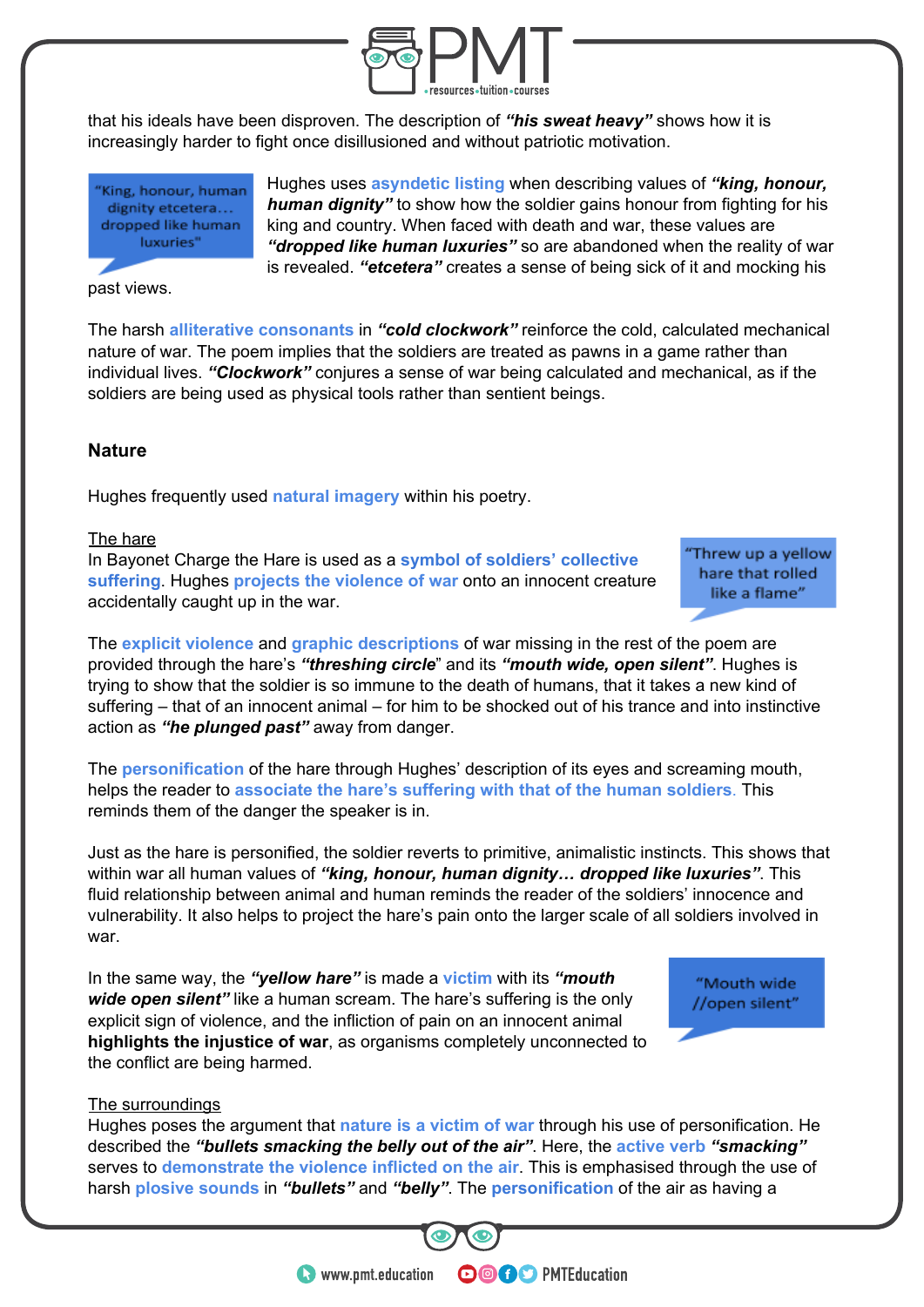

*"belly"* allows the reader to have sympathy for the effect of war on nature. Through describing it in human terms they are more able to relate to the abuse.

Peaceful images are juxtaposed with the violence of fighting showing the contrast between life and death. The simple, childish description of a *"green hedge"* provides a peaceful, innocent symbol of (plant) life. This is transformed into the focus of the bayonet charge, a symbol of death as it *"dazzled with rifle fire".* 

The poem is set in the countryside, Hughes shows how farmland has become a battleground. The soldiers charge across *"a field of clods"* and instead of sustaining life, the earth provides dangerous obstacles for the soldiers to trip over.

#### **Allusion to Owen**

It's well known that Hughes was inspired by Owen's poetry, and many parallels can be drawn between Bayonet Charge and Owen's 'Spring Offensive'.

- Where Owens used *"crawling"*, Hughes uses *"crawled";* where Owens wrote *"plunged and fell away",* Hughes writes *"he plunged past".*
- Owens poem is entitled Spring Offensive likewise, Bayonet Charge has many **features of spring** – *"clods", "green hedge"* and *"hare".*
- Equally, Hughes uses **similar structural techniques** through his simple **repetition** in *"raw in raw seamed hot khaki"* which is reminiscent of Owens' *"lying easy, were at ease".*

#### **Style**

On one hand, Hughes was still new to poetry when he wrote Bayonet Charge (it was one of the poems his wife sent to a competition that resulted in his first book being published) and, as he had been inspired by Wilfred Owen's poetry, it seems likely he may have imitated his work as he tried to develop his own style.

#### Can't describe war himself

The obvious correlation does however, seem to suggest that it was intentional, in which case the references to another war poem can be seen as another demonstration that in his difficulty to understand and describe war, he has had to borrow ideas from someone who was actually there.

| <b>Bayonet Charge</b> | <b>Spring Offensive</b>      |
|-----------------------|------------------------------|
| Crawled               | Crawling                     |
| He plunged past       | Plunged and fell             |
|                       | away past                    |
| Running raw in        | Lying easy were              |
| raw seamed            | at ease                      |
| hot khaki             |                              |
|                       | Both in third person         |
|                       | Both about a bayonet charge  |
|                       | Both include signs of spring |

**OOOO** PMTEducation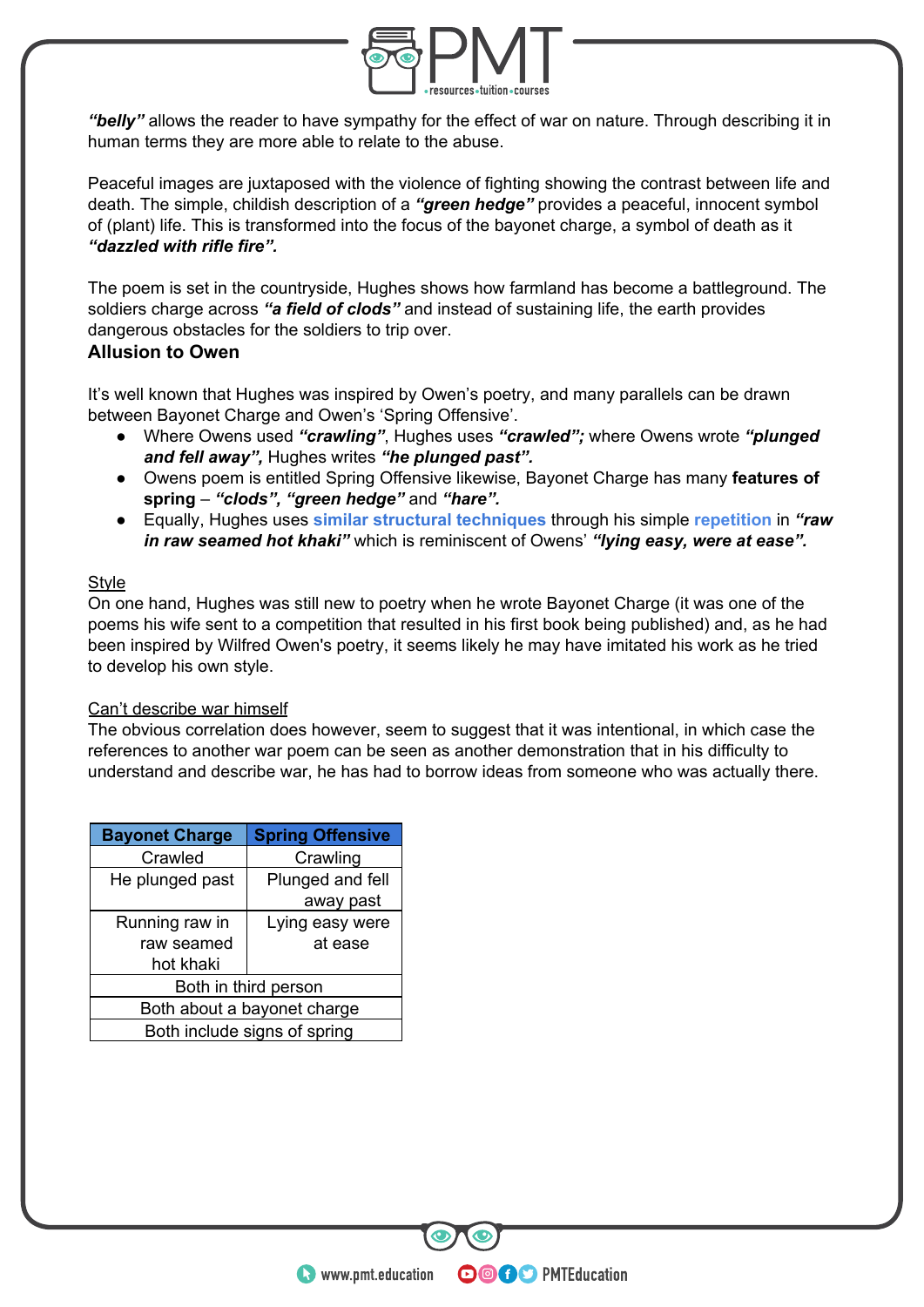

## **Comparisons**

## Charge of the Light Brigade

| <b>Similarities</b> | Both poems criticise the leaders of war, this is explicit in Bayonet charge<br>but more subtle in Charge of the light brigade. There is the implication in<br>both poems that propaganda is a powerful tool in the public attitude to war.                                                                                                                                                                                                                                                                                                                                                                                                                                                                                                                                                                                                                                       |
|---------------------|----------------------------------------------------------------------------------------------------------------------------------------------------------------------------------------------------------------------------------------------------------------------------------------------------------------------------------------------------------------------------------------------------------------------------------------------------------------------------------------------------------------------------------------------------------------------------------------------------------------------------------------------------------------------------------------------------------------------------------------------------------------------------------------------------------------------------------------------------------------------------------|
| <b>Differences</b>  | Charge of the light brigade praises the blind obedience of soldiers in the<br>rhetorical question "When can their glory fade?" whilst in Bayonet<br>charge, the perception of honour is challenged in "In bewilderment then<br>he almost stopped".<br>• Tennyson presents the soldier's bravery in the repetition in "Honour the<br>charge they made!" "Honour the light brigade". Opposingly, Hughes<br>encourages the questioning of war in "King, honour, human dignity,<br>etcetera // Dropped like luxuries in a yelling alarm".<br>• The more critical tone of Bayonet charge is reflective of Hughes being<br>relatively unknown when this was published whilst Tennyson was poet<br>laureate, allowing Hughes more freedom.<br>Tennyson uses dactylic dimeter to create a quick pace to glorify the action<br>whereas Hughes presents war as a source of fear and panic. |

## **Exposure**

| <b>Similarities</b> | The sense of duty imposed by patriotism disguises the true nature of war in<br>$\bullet$<br>both poems to give the soldiers motivation for fighting.<br>Both poems present unprepared soldiers<br>$\bullet$<br>In Bayonet charge, Hughes implies that the soldier is motivated for fighting<br>$\bullet$<br>by his sense of patriotism through the metaphor "The patriotic tear that<br>had brimmed in his eye". Similarly, in Owen's poem, the narrator<br>questions their beliefs in "What are we doing here?". |
|---------------------|-------------------------------------------------------------------------------------------------------------------------------------------------------------------------------------------------------------------------------------------------------------------------------------------------------------------------------------------------------------------------------------------------------------------------------------------------------------------------------------------------------------------|
| <b>Differences</b>  | Owen actually experienced war whereas Hughes did not giving Owen a<br>$\bullet$<br>more valid perspective                                                                                                                                                                                                                                                                                                                                                                                                         |

## **Remains**

| <b>Similarities</b> | Both poets present the psychological impact of war upon a soldier. In<br>Bayonet charge, this is done through the anthropomorphism of a hare as<br>screaming in "its mouth wide // Open silent". Armitage creates the same<br>effect in Remains by depicting the long term impact of war in "His<br>blood-shadow stays on the street".                                                                                  |
|---------------------|-------------------------------------------------------------------------------------------------------------------------------------------------------------------------------------------------------------------------------------------------------------------------------------------------------------------------------------------------------------------------------------------------------------------------|
|                     | • The soldiers are presented to be scared in both poems which acts as a<br>criticism of war and the killing it inflicts. Hughes' narrator's fear is shown<br>through the description of "his sweat heavy" and Armitage creates the<br>same effect through his use of alliteration in "I blink // and he bursts<br>again through the doors".<br>They are both written by poets with no first hand experience of conflict |

 $\bigcirc$   $\bigcirc$